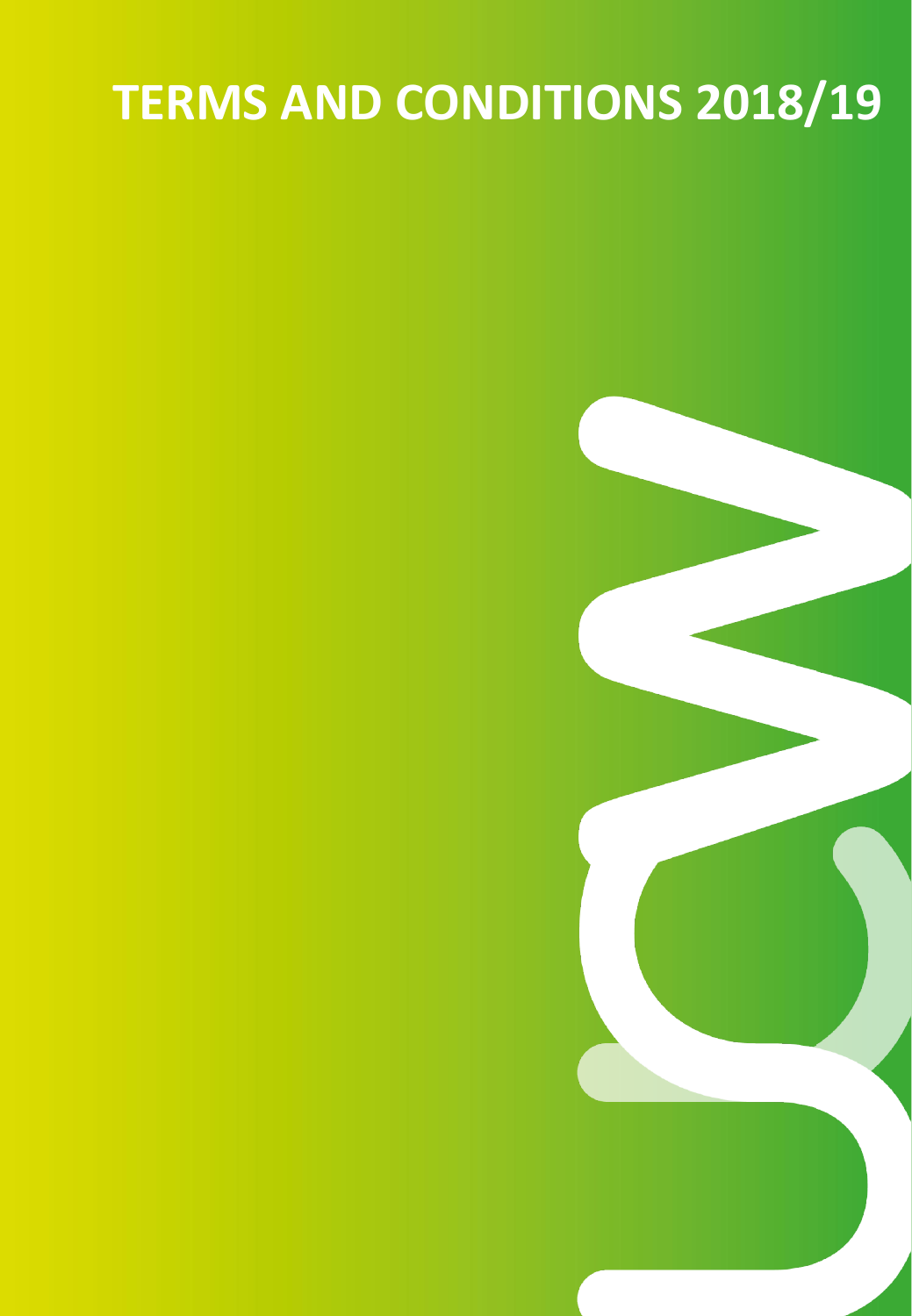#### 1 **OUR CONTRACT WITH YOU**

1.1 The following contract constitutes the terms and conditions of study in 2018/19 on directlyfunded higher education programmes offered by University Centre Weston ("UCW") in partnership with Pearson, Bath Spa University and the University of the West of England, Bristol.

1.2 In all instances "University Centre Weston", "UCW" and "Weston College" should be considered interchangeable, falling under the ultimate jurisdiction of the Weston College Group.

1.3 These terms and conditions and all UCW procedures or policies referred to in them – together with: (i) any offer communication from UCW ('offer'); (ii) any communication issued by UCAS that confirms acceptance of the offer ('confirmation letter'); (iii) the online prospectus as at the date UCW makes an offer ('prospectus'); and (iv) UCW's confirmation of enrolment communication – form the contract made between the student and UCW (the "Contract").

1.4 Enrolling on a higher education programme or module taught at UCW and/or accepting the offer signifies that the student accepts the terms of the Contract.

1.5 UCW has a number of regulations, policies, procedures and frameworks (see clause 1.7 below) outlining its agreed practices. By enrolling on a programme of UCW and/or accepting the offer and thereby agreeing to these terms and conditions, students agree to comply at all times with these regulations, policies, procedures and frameworks (including where UCW may amend any of them from time to time). The regulations, policies, procedures and frameworks referenced in this contract can be located at www.ucw.ac.uk and on the Virtual Learning Environment (VLE).

1.6 Where applicable, UCW regulations, policies, procedures and frameworks and those of our partner universities may also be found on their websites. Students are obliged to familiarise themselves with and, where applicable, abide by all terms and conditions provided by their partner university.

1.7 **Students are subject to the provisions of UCW's Student Disciplinary Policy, Student Code of Conduct, Drugs and alcohol Policy, Fitness to Study Policy, and the UCW Student Charter. Any students failing to meet their responsibilities may be the subject of disciplinary action, which may involve the termination of their enrolment and this Contract in serious circumstances.** 

1.8 If a student does not enrol within 6 weeks of the start of their programme or module, UCW reserves the right to refuse to enrol the student and withdraw the student from his/her programme (without liability). Students who are not enrolled are not entitled to participate in assessments for any modules. 1.9 In the event that the provisions of these terms and conditions conflict or are inconsistent with the provisions of any other documents forming part of the contract, the provisions of these terms and conditions shall prevail and the student shall comply with the provisions of these terms and conditions.

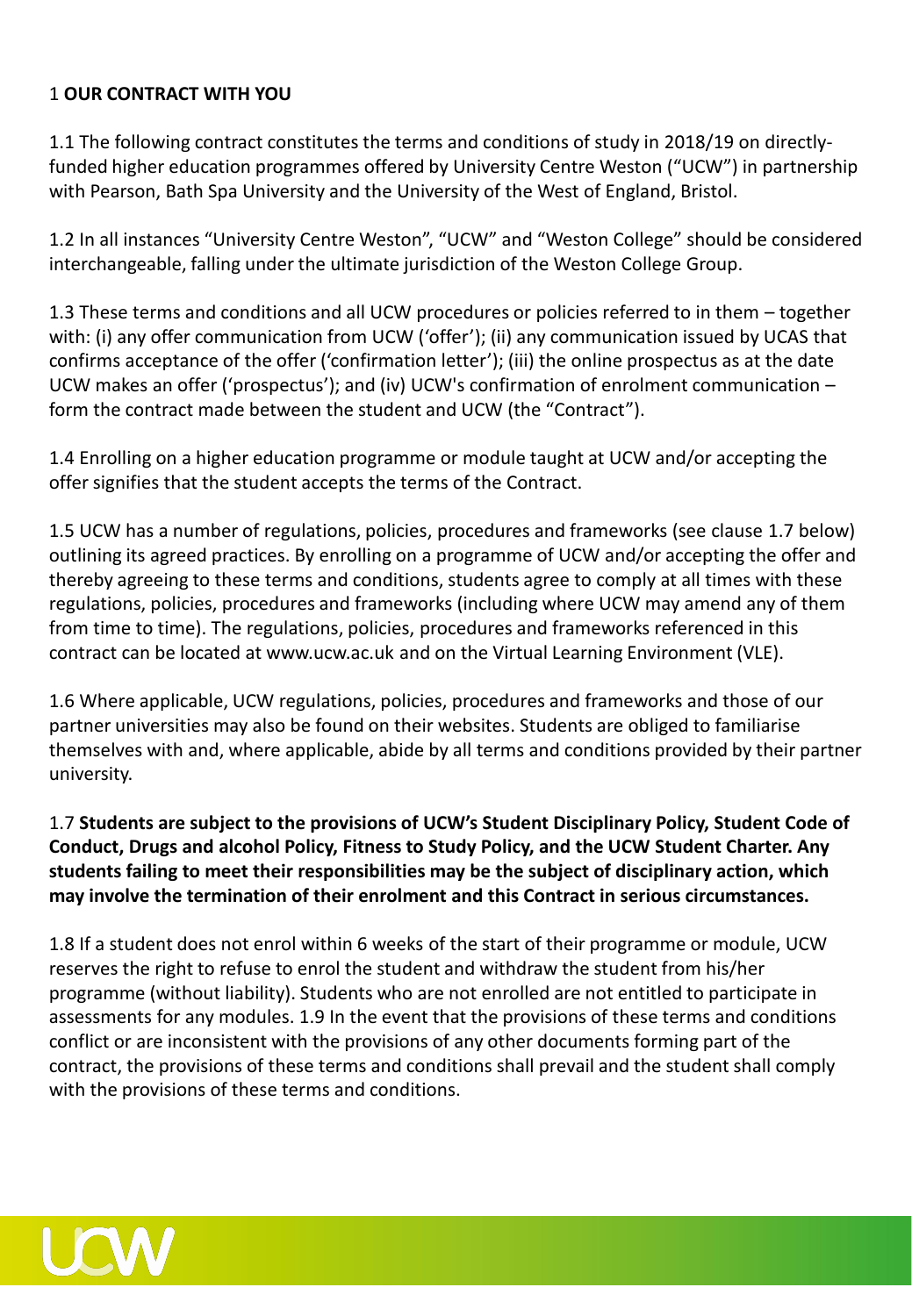#### **2 ADMISSIONS**

2.1 The offer of a place on a programme that UCW makes to the student is subject to the student satisfying the academic and/or non-academic requirements for admission prescribed by UCW in the offer. The offer may be conditional or unconditional. If the offer is conditional, UCW will set out the conditions in the offer the student needs to fulfil in order to be enrolled on the programme. If the student has not fulfilled the conditions of the offer before the date notified to the student in the offer prior to the start of the programme, UCW reserves the right to withdraw the offer. Students have the right to change their mind and reject the offer within 14 days of the date on which they accepted it, by sending written notice to UCW.

2.2 UCW may withdraw or amend any offer or revoke a student's subsequent registration as a student of UCW, without liability to the student, if UCW discovers that the student's application contains material inaccuracies or fraudulent information or if the student is found to have omitted key information from his/her application. No refund of fees will be made in such circumstances beyond that provided for in the UCW Fees Policy.

## **3 CANCELLATION**

3.1 Students (or potential students as applicants) retain the right to cancel the contract in certain situations as set out in this clause 3. Withdrawal from the programme is subject to the provisions of the UCW Fees Policy.

3.2 UCW reserves the right to cancel a programme in the event of non-viability due to numbers. In this eventuality, UCW will advise applicants, and provide help and support to find an alternative programme for them.

3.3 Once UCW has commenced providing its services to the student (or potential students as applicants), the student may cancel the Contract with immediate effect by giving UCW written notice if:

3.3.1 UCW breaks the contract in any material way and does not correct or remedy the situation with 30 days of the student requesting the cancellation to UCW in writing;

3.3.2 UCW goes into liquidation or a receiver or an administrator is appointed over the assets of UCW;

3.3.3 UCW changes the terms of the Contract to the material disadvantage of the student (or potential student as applicant); or

3.3.4 UCW makes any substantial change to the student's programme of study.

#### **3.4 UCW may cancel the Contract and terminate a student's enrolment at any time with immediate effect by giving the student written notice if:**

**3.4.1 the student does not pay UCW when required to in accordance with the Fees Policy; 3.4.2 the student breaks the Contract in any material way, and does not correct or remedy the situation within 30 days of UCW requesting them to do so;** 

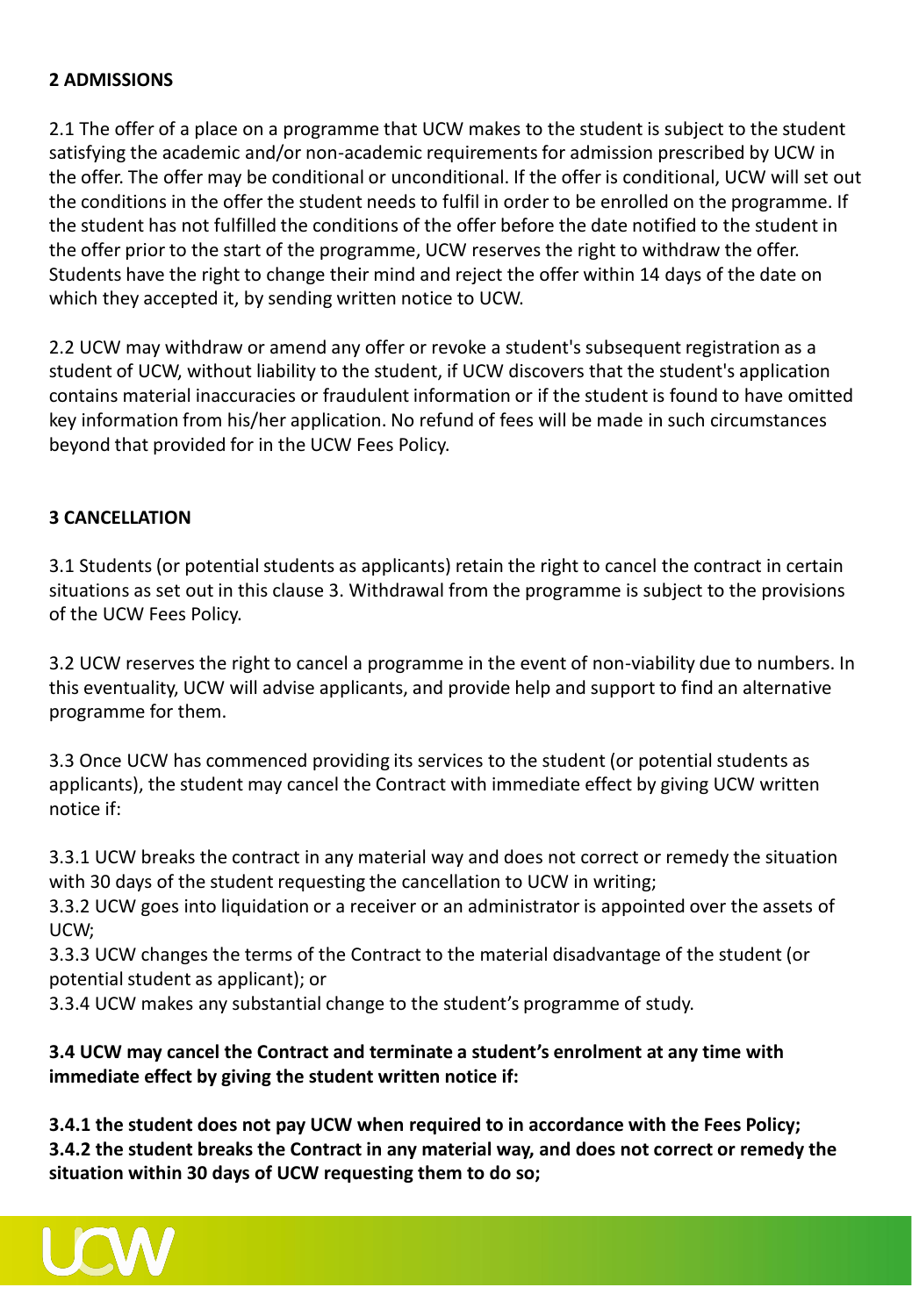**3.4.3 any information supplied to UCW by or on behalf of the student is misleading, inaccurate or incorrect;** 

**3.4.4 UCW becomes aware of any changes to the student's situation or the information relating to him/her which means that the student is no longer able to fulfil any requirements attached to any offer or any pre-requisite conditions for any programme;** 

**3.4.5 the student has or receives a criminal conviction or caution, or UCW receives an unsatisfactory response from the Disclosure and Barring Service, which, in the reasonable opinion of UCW, makes it inappropriate for him/her to remain on the programme;** 

**3.4.6 the student commits a substantial breach of any of UCW's regulations, policies, procedures or frameworks, including any of those set out in clause 1.7 above; or** 

**3.4.7 the student's enrolment and registration is not completed satisfactorily, including the lack of a valid UK visa or its expiry during the programme of study.** 

## 4 **PROGRAMMES OF STUDY**

4.1 Students enrolling onto a programme of study will be entitled to attend classes and participate in assessment for all modules on which the student is enrolled for 2018/19, subject to making payment of their fees as and when they are required to, as stipulated by the provisions of the contract.

4.2 Where a programme lasts for longer than one academic year, students must enrol on an annual basis. An invitation to enrol will be sent to all eligible students annually.

4.3 Students will be assessed in accordance with Academic Regulations, policies, procedures and frameworks. For programmes that last for longer than one academic year, UCW will consider the student's academic performance annually, in accordance with the relevant Academic Regulations. Where UCW judges that a student's registration should be terminated on academic grounds, any future enrolment at UCW would be subject to UCW's usual admissions procedure. If a student's enrolment is cancelled on academic grounds, the student will not be entitled to any refund, over and above that provided for in UCW's Fees Policy.

4.4 Any student whose enrolment has been terminated is no longer entitled to use UCW's library or computing facilities, nor facilities and services provided by the partner university. A student whose enrolment has been terminated is also no longer entitled to attend lectures or classes, submit assessments, take tests/examinations, or to proceed to any degree, diploma or other award of UCW or its partner universities.

4.5 UCW will provide library, laboratory, IT and other facilities to students in accordance with the descriptions set out in the prospectus, unless prevented from doing so by adverse circumstances beyond its control. If so prevented, UCW will take all reasonable steps to provide an acceptable alternative.

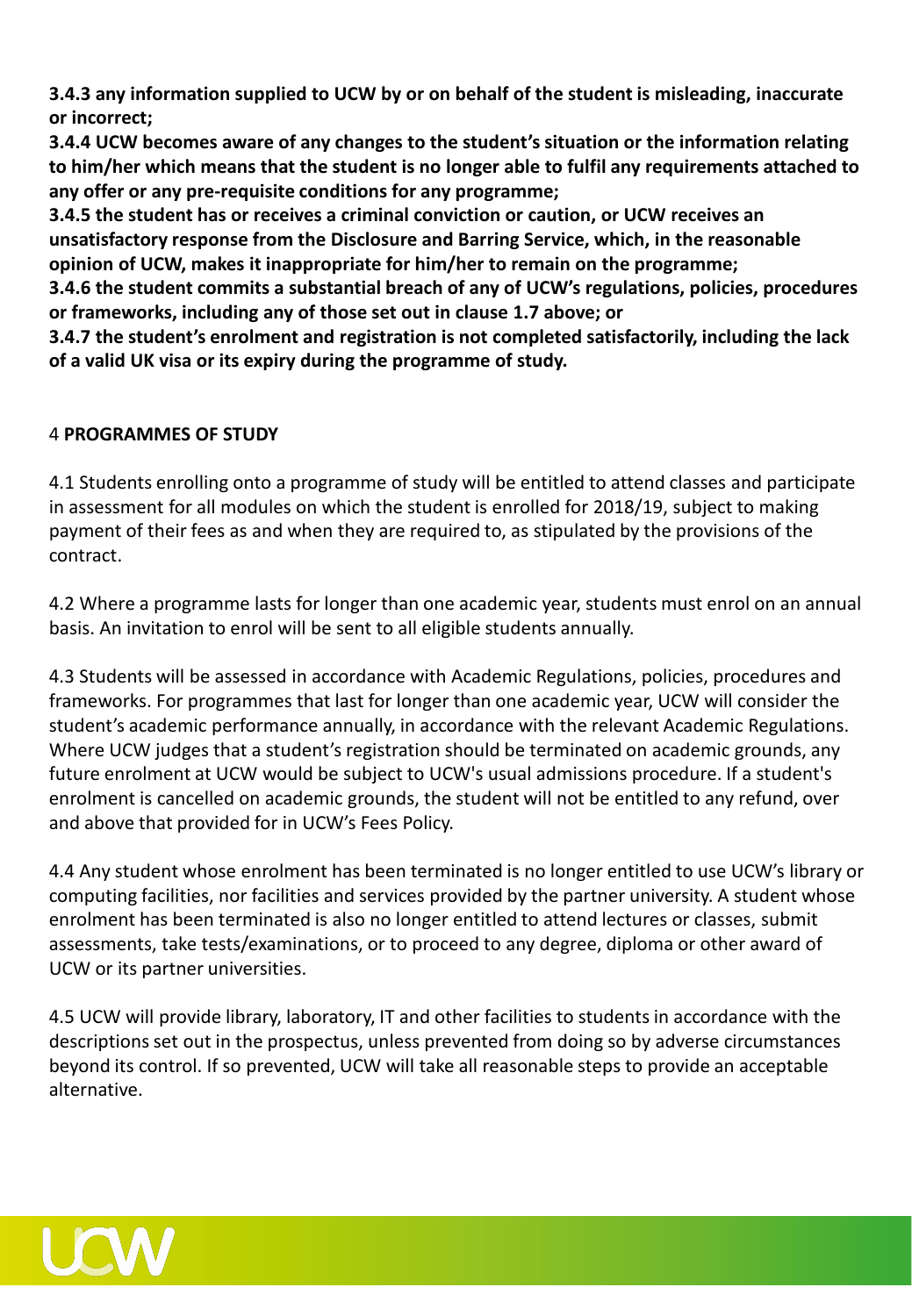#### **5 PERSONAL DATA & STUDENT INFORMATION**

5.1 **The student agrees that the information contained in his/her application for an offer is true, accurate and complete at the time the offer is made and when it is accepted and the student undertakes to inform UCW as soon as possible if any of this information or any of his/ her personal details or circumstances change including, for example, anything that leads to his/her non-attendance at lectures, seminars or other scheduled programme activity; anything that may impact upon his/her health; any criminal conviction or caution.** 

5.2 Personal information provided by students to UCW is held by UCW in its original, electronic and other formats and is processed in accordance with relevant legislation, including the Data Protection Act 1998.

5.3 UCW is occasionally required to provide data about students to third parties for legal and operational purposes. These may include: the Higher Education Funding Council for England (HEFCE), the Higher Education in Further Education Student Survey (HEIFES), the Destination of Leavers of Higher Education survey (DLHE), Individual Learner Record (ILR) returns, the Office for Fair Access (OFFA), local authorities, Home Office, Student Loans Company, external teaching venues, partner universities and service providers.

5.4 Where an enrolment ceases or lapses, UCW may retain basic registration details, results and any information that may be required in relation to matters that remain outstanding. The remaining information will be destroyed, subject to UCW's current Data Protection Policy (as amended from time to time).

5.5 UCW will store your personal information carefully and tell you what it is used for. You will have an option about where we share your information and what it is used for, with the exception of legal obligations.

#### 6 **FEES POLICY**

6.1 Details of the fees charged, how fees are calculated, how fees may be varied, payment options, how to pay fees, how to withdraw from programmes and the UCW refunds policy, are set out in the Fees Policy on the Weston College website, which applies to the student and which he/she must comply with at all times. UCW reserves the right to amend the Fees Policy from time to time, including an annual update, subject to reasonable notice being given to students of any material changes.

#### 7. **STUDENT DEBTORS**

7.1 **UCW reserves the right to cancel this Contract and the enrolment and/or terminate the registration of any student who has failed to pay tuition fees in accordance with the terms of UCW's Fees Policy.** 

7.2 If at the end of an academic year of any programme, the student has not paid all or part of any outstanding debt, the student will not be allowed to enrol on to any Programme for the next academic year, or graduate if they are in their final year.

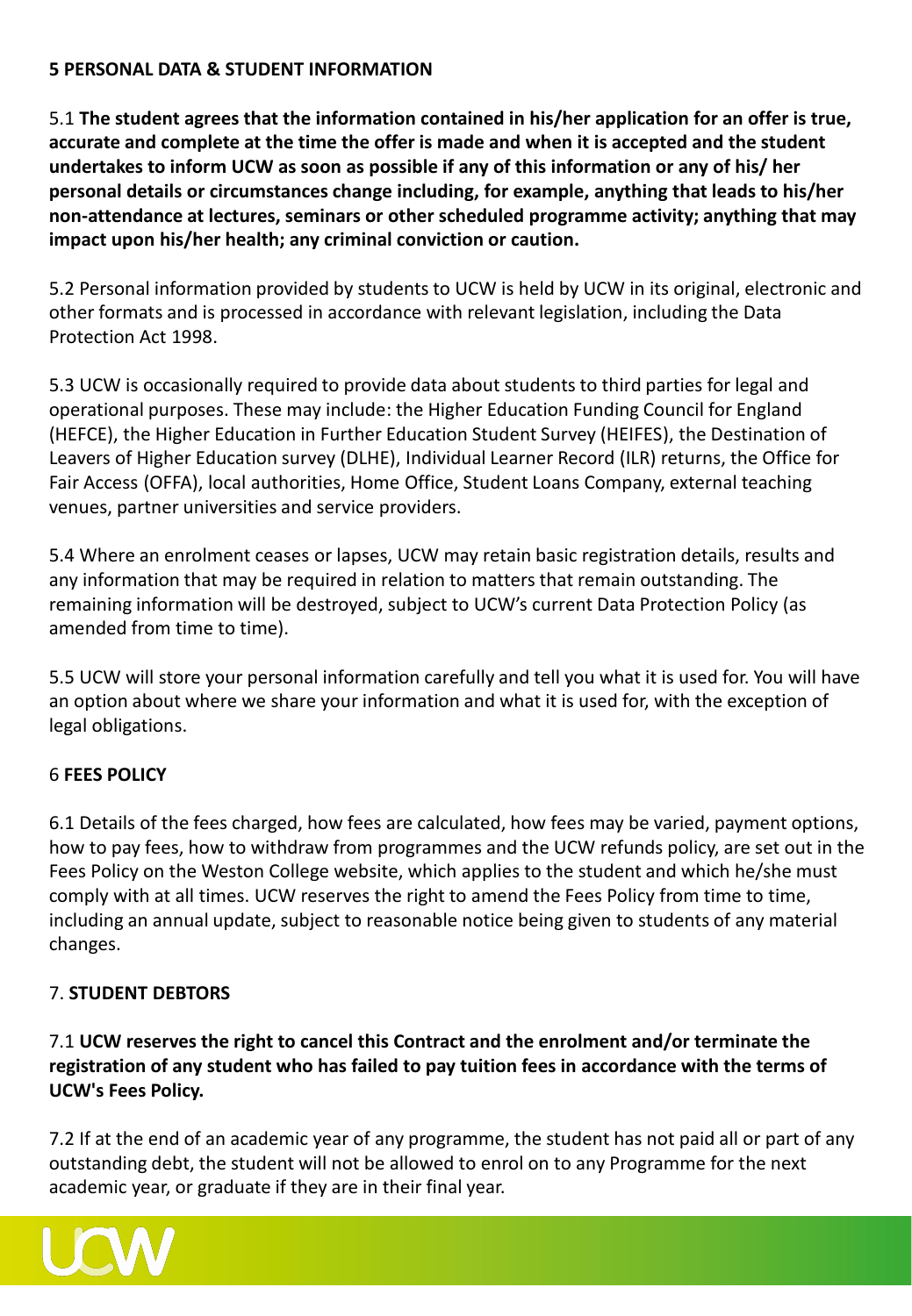7.3 If the student owes fees (other than tuition fees) related to any element of the services (for example, library fines) by the due date, the relevant element (for example, use of the library's borrowing facility) may be withdrawn until the fees have been paid in full.

## 8 **STUDENT ENROLMENT**

8.1 Students are required to formally enrol with UCW. This consists of providing formal identification documentation to UCW.

8.2 All international students who require immigration permission to study in the UK must present a valid UK visa or equivalent to UCW before completing enrolment. This visa should normally cover the full length of the student's course of study. If the visa expires before the expected course end date, a new visa must be provided before the expiry date. If the student does not provide valid visa documentation (where applicable) to cover the full study period their enrolment and this Contract may be cancelled by UCW. In such circumstances the student may be liable for a refund as per UCW's Fees Policy.

## 9 **CHANGES TO MODULES AND PROGRAMMES**

9.1 Once a student has accepted the offer and/or enrolled as a student of UCW, UCW will take all reasonable steps to deliver the student's module or programme as per the terms of the contract.

9.2 UCW will not normally make material changes to modules or programmes that students have agreed to study except where the changes will benefit the student experience or changes are necessary due to circumstances outside of the control of UCW. Where material changes are necessary or proposed, student representatives will be consulted and UCW will provide appropriate support and guidance.

9.3 UCW will use reasonable means to deliver programmes in accordance with published documentation. It may be necessary for UCW to institute material changes or amend programmes from time to time. In the event of substantial variations, the student may withdraw from the Contract on written notice to UCW. Upon its receipt of such notice, UCW will refund any deposit or fee on a pro-rata basis for unexpired period of the year for which such deposit or fee has been paid in advance.

## 10 **SERVICES, FACILITIES AND LIABILTY**

10.1 Use by the student of any of UCW's IT facilities will be treated as acceptance by the student of the UCW Learners IT Policy. This is available from the Weston College website and relevant VLE.

10.2 The student's right to access any services or facilities of UCW will cease upon termination of the student's enrolment.

10.3 The provision of a facility or service may be subject to an additional charge (separate from the tuition fees). Where this is the case, UCW will make this clear in advance and payment for such service shall be made in accordance with any additional contract made between the student and UCW.

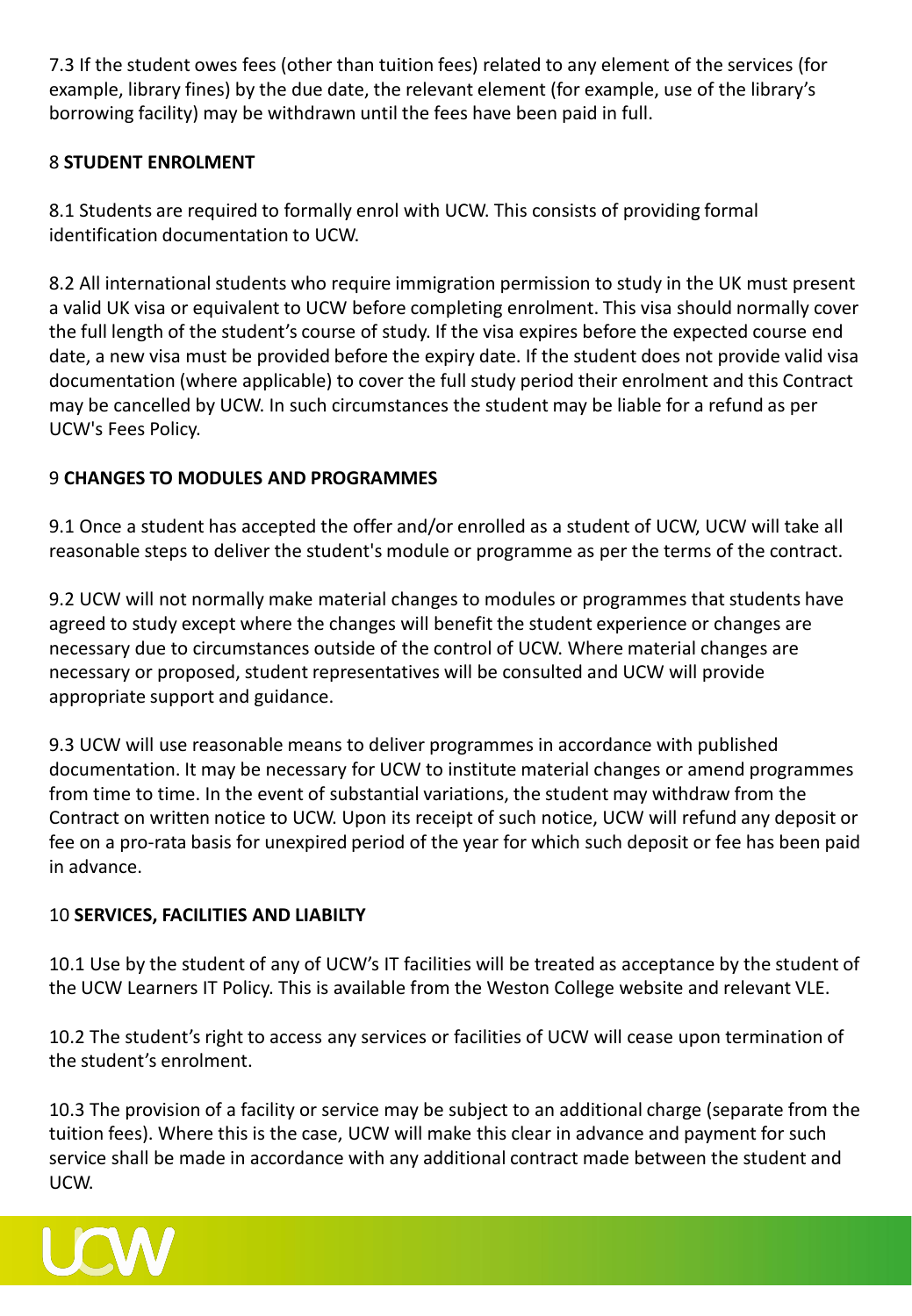10.4 Whilst UCW takes all reasonable care to ensure the safety and security of students, UCW cannot accept responsibility, and expressly excludes liability, for loss or damage to students' personal property (including computer equipment and software), including any financial or other consequential loss where such loss or damage is a result of theft, fire, flood, computer virus or any cause related to our computer facilities, or any other cause, except where such loss or damage is caused by UCW's negligence. Students are advised to insure personal property against such risk of loss and damage.

10.5 UCW shall not be held responsible for any injury to a student or any loss or damage resulting from such injury, or for damage to property, caused by any other student, or by any person who is not an employee or authorised agent of UCW.

10.6 UCW shall not be liable for failure to perform any obligations under the contract if such failure is caused by any act or event beyond UCW's reasonable control ("Force Majeure Event"). If UCW is the subject of a Force Majeure Event, it will take all reasonable steps to minimise the disruption to students.

# 11 **LECTURE CAPTURE**

11.1 UCW may record, store and make available to students, video and audio recordings of instances of learning and teaching where the student may be present.

## 12 **INTELLECTUAL PROPERTY**

12.1 UCW's Intellectual Property Policy will apply to any work created by the student.

# 13 **COMPLAINTS PROCEDURE**

13.1 If a student has a complaint about UCW, the student should follow UCW's Complaints Policy and Procedures. If however, having followed the Complaints Policy and Procedure to completion, a student remains dissatisfied, the student has the right to make a complaint to the Office of the Independent Adjudicator (OIA) for Higher Education.

# 14 **CHANGES TO TERMS AND CONDITIONS**

14.1 UCW may revise the terms and conditions of this Contract from time to time where in its opinion it will assist in the proper delivery of any programme or in order to:

14.1.1 comply with any changes in relevant laws and regulatory requirements;

14.1.2 implement legal advice, national guidance or good practice;

14.1.3 provide for new or improved delivery of any programme;

14.1.4 reflect market practice; 14.1.5 in UCW's opinion make them clearer or more favourable to students;

14.1.6 rectify any error or mistake; or

14.1.7 to incorporate existing arrangements or practice.